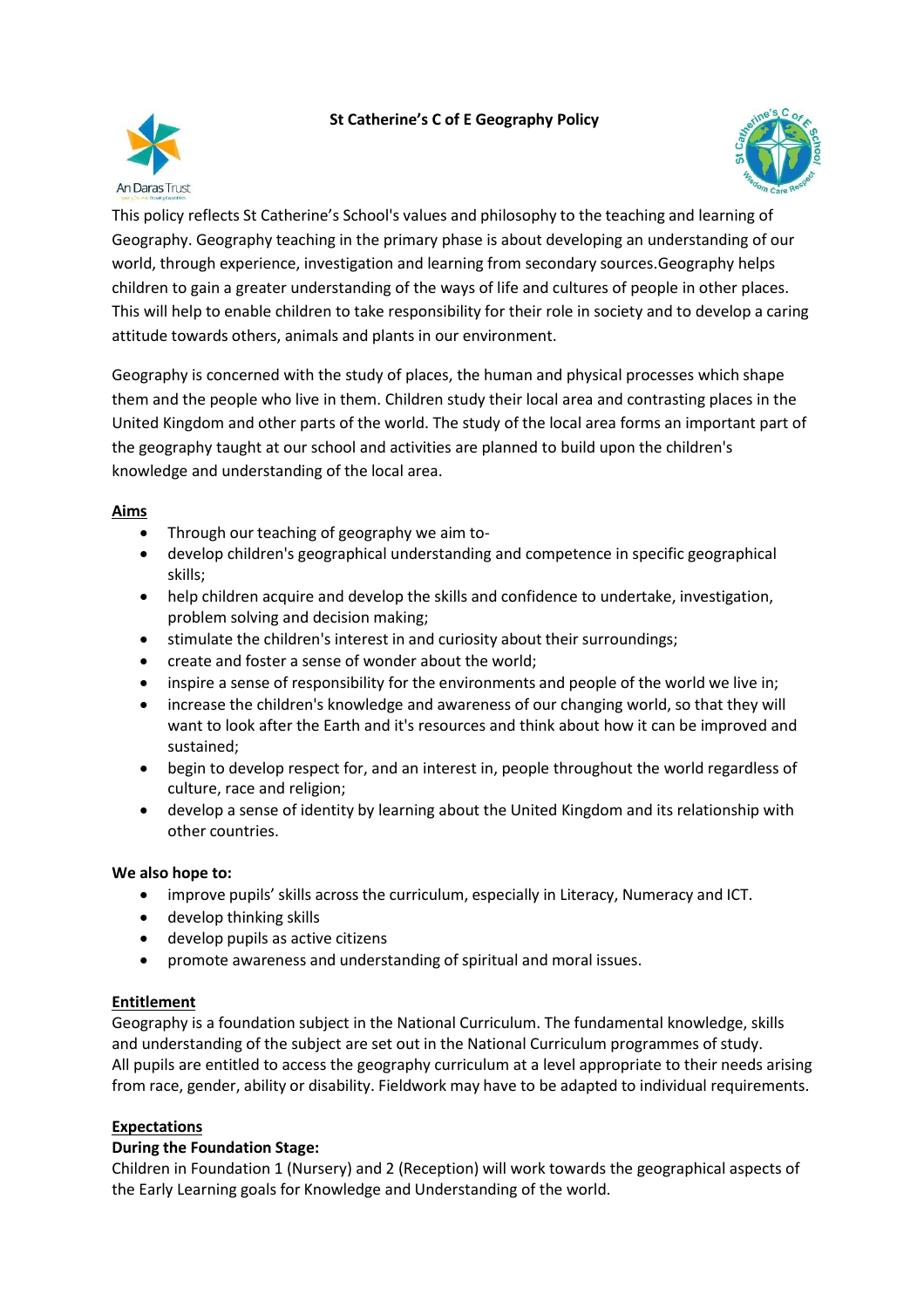### **By the end of Key Stage 1, most children will be expected to:**

- describe the main features of localities and recognise their similarities and differences;
- recognise where things are and why they are as they are;
- recognise changes in the environment of localities and how people affect the environment;
- find out and express views about people, places and environments by asking and answering questions and by using their own observations and other geographical skills and resources;

### **By the end of Key Stage 2, most children will be expected to:**

- explain the physical and human characteristics of places and their similarities and differences, and know the location of significant places and environments in the UK, Europe and the World;
- explain patterns of physical and human features, and recognise how selected physical and human processes cause changes in the character of places and environments;
- describe how people can damage and improve the environment and recognise how and why people may seek to manage environments sustainably;
- undertake geographical enquiry by asking and responding to questions, identifying and explaining different views and using a range of geographical skills, resources and their own observations.

#### **Programmes of Study**

Geography is a National Curriculum foundation subject with designated programmes of study.

The programmes of study for both Key Stage 1 and 2 are based on:

- Locational knowledge
- Place knowledge;
- Human and Physical geography;
- Geographical skills and fieldwork.

Teaching should ensure that geographical enquiry skills are used when developing knowledge and understanding of places, patterns and processes, and environmental change and sustainable development.

#### **Teaching and learning style**

Children are taught in their normal class group for geography and classroom organisation will depend on the needs and abilities of the pupils and also on the aims of the lesson. In planning geographical work teachers are mindful of the ways in which pupils learn. The teaching of geography reflects different teaching and learning styles to ensure full inclusion such as whole-class lessons, group, paired and individual work and we combine these with enquiry-based research activities. We encourage children to ask as well as answer geographical questions.

#### **Planning**

In our school we plan Geography as part of our whole school curriculum and the aims and objectives are covered presently through termly topics in our long term plan, as well as special themed activities such as trips to areas of local interest as well as global awareness.

Medium term planning is laid out for each class year groups. Learning activities should be sequenced to ensure progression and continuity throughout the school following our skills progression documents.

#### **Assessment for learning**

Children demonstrate their ability in geography in a variety of different ways. Teachers will assess children's work through a combination of formal and informal tasks, by making informal judgements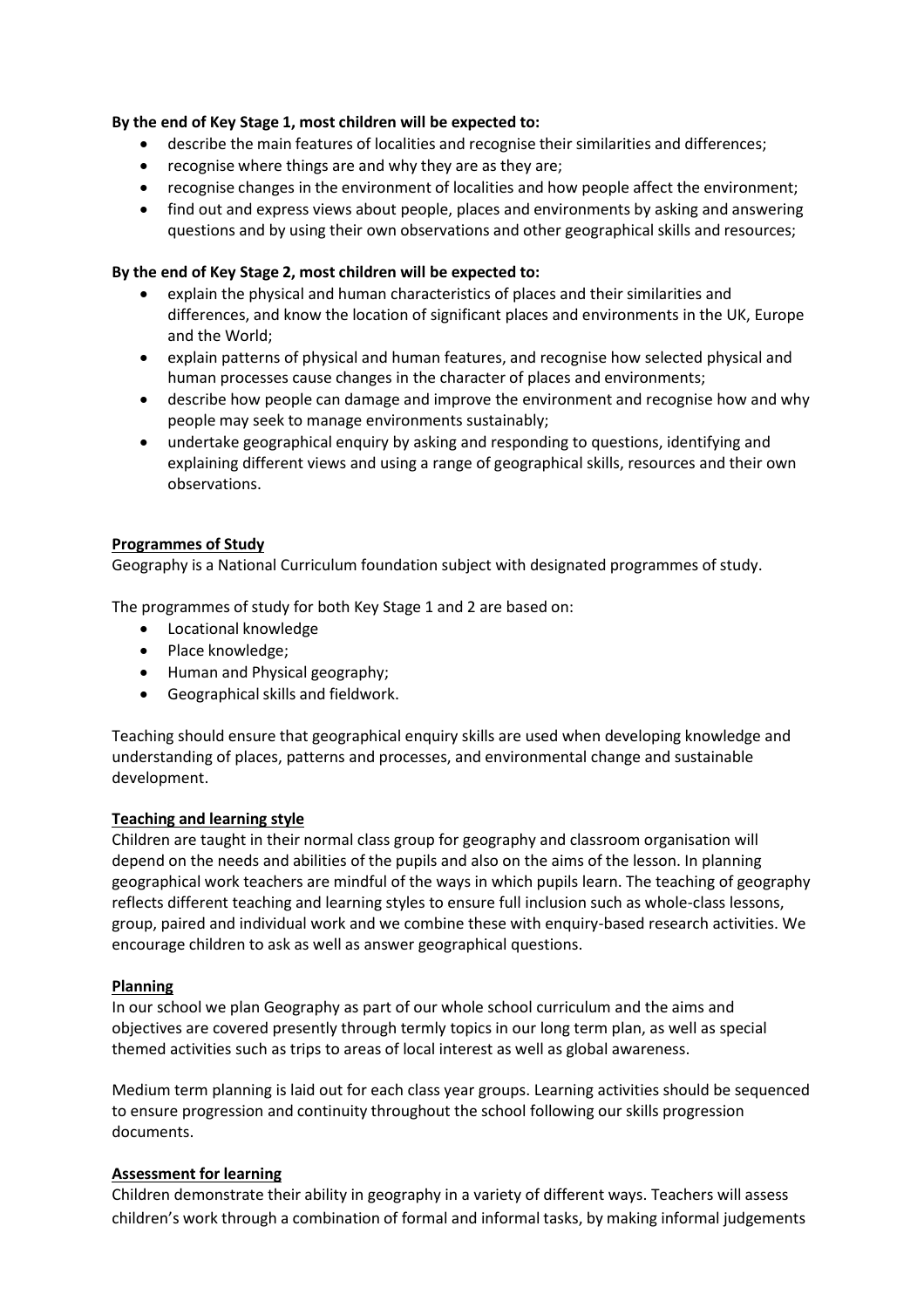during lesson, discussions, question and answer techniques and observation. Children are encouraged to take part in a range of self-assessment and evaluation activities such as peer marking and noting achievement against objectives and success criteria, the '*What I'm Looking For…*' statements. On completion of a piece of work, the teacher assesses the work by marking and commenting as necessary and uses this information to plan future learning. Written or verbal feedback is given to the child to help guide his or her progress. Children are encouraged to make judgements about how they can improve their own work and edit where appropriate.

### **Resources**

Resources form an important part of curriculum delivery. Access to resources is sometimes a determining factor in classroom organisation. As part of their geographical work, all pupils have opportunities to use ICT and a variety of data, such as maps, statistics and graphs where this serves to enhance their learning.

They also have opportunities to use the following resources: globes, maps, atlases, pictures, photographs, aerial photographs, compasses, measuring equipment, cameras, books and games.

### **The Role of the Subject Leader**

- To undertake monitoring of standards in geography and use this to inform the geography action plan.
- Provide leadership and management of their subject to secure high-quality teaching and learning.
- Play a key role in motivating, supporting and modelling good practice for all staff.
- Take a lead in policy development and review
- To liaise with outside agencies and attend subject specific courses.
- To report to the Head teacher and Governing Body on geography-related issues.
- To plan and organise the allocation and purchase of resources in accordance with available budget.

#### **Monitoring and Evaluation**

Monitoring and evaluation is carried out on a number of levels to enhance the teaching and learning of geography in our school:

- class teacher and teaching assistants
- headteacher
- external inspectors
- Geography Lead

Monitoring may be through a range of methods including:

- Assessment of pupils' work and achievement
	- Work analysis
	- Planning analysis
	- Staff discussion and feedback

#### **Equality Statement**

We are committed to providing equal opportunities for everyone. We value the diversity of individuals within the school and beyond, and do not discriminate. Learning to live and work together, and respect each other is encouraged throughout the school.